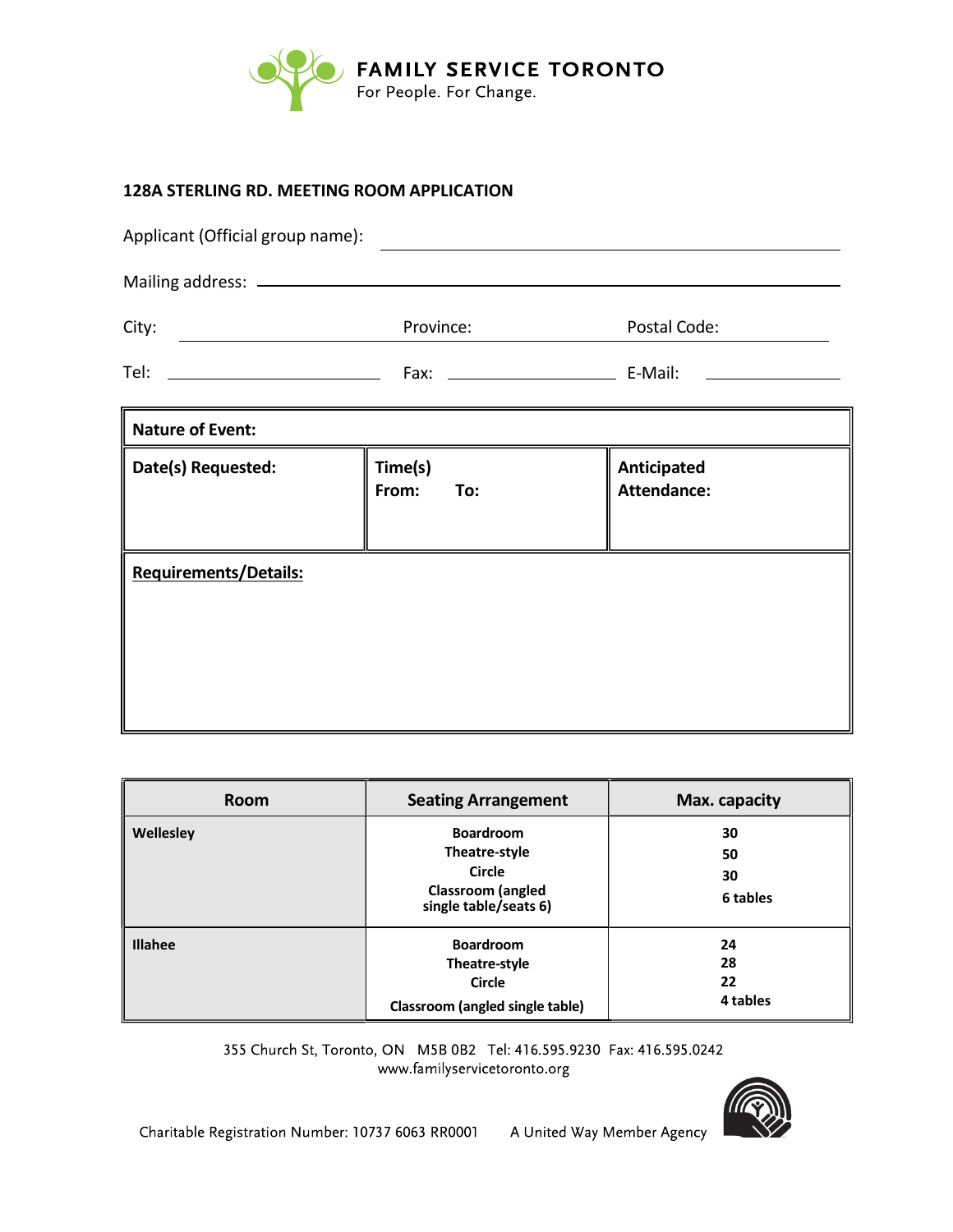# Audio Visual Equipment (included):

Projector (ceiling mounted) Teleconference Unit Flip Chart with paper and markers Wi-Fi Room Rental also includes access to room one half hour prior to start time

The undersigned hereby acknowledges, having read the policies governing the use of FST's Meeting Room (see attached), hereby agrees with FST that such use is subject to compliance with FST's rules and regulations.

| Authorized Officer Name and Title: |       |
|------------------------------------|-------|
|                                    |       |
| Authorized Officer Signature:      | Date: |

# CANCELLATION

Reservation of the space requested is hereby confirmed as indicated above. Please forward payment for the rental in the amount of  $\zeta$  . Payment must be received in advance of the date(s) booked. There will be no refund unless written cancellation notice is received 7 working days prior to the date(s) booked. For all other cancellations, an administration fee of \$30.00 will be levied. Make cheque payable to Family Service Toronto and send to the address shown below.

FST's Authorized Office Signature **Date** Date

355 Church St, Toronto, ON M5B 0B2 Tel: 416.595.9230 Fax: 416.595.0242 www.familyservicetoronto.org